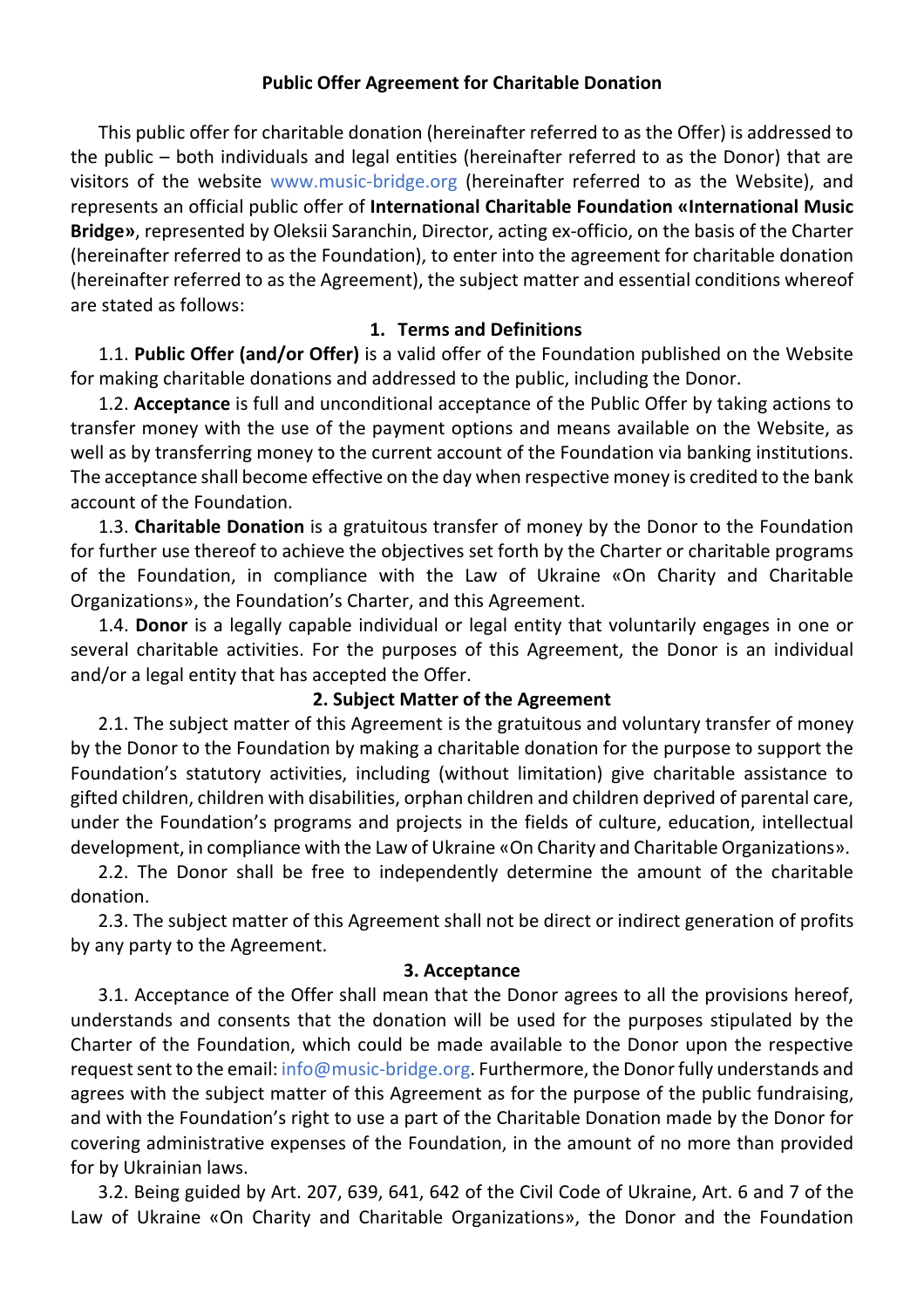hereby agree that the Agreement shall be deemed concluded in writing immediately after the Acceptance becomes effective. In doing so, the Parties agree that the failure of the parties to comply with the written form of the deal shall not cause invalidity hereof.

## **4. Rights and Obligations of the Foundation**

4.1. The Foundation has the right to:

- receive the Charitable Donations and use them in accordance with the subject matter, terms and conditions of this Agreement;

- subject to approval by the Donor, change the use of donations, except where there is one intended use of the donation, i. e. one charitable program, as provided for by clause 8.3. Section 8 of this Agreement:

- without consent of the Donor, use a part of the Charitable Donation for covering administrative expenses of the Foundation, in the amount of no more than provided for by Ukrainian laws.

4.2. The Foundation has the obligation to:

- annually post reports on the use of donations, in soft copies, on the Foundation's Website;

- use received donations only for the purposes set forth by the Foundation's Charter.

### **5**. **Rights of the Donor**

The Donor has the right to:

- exercise control over the intended use of the charitable donation;

- in the manner set forth by the law, change beneficiaries (recipients) of the charitable donation where there is a breach of the respective purpose, terms and procedures in the use of such donation or a part thereof as stipulated by the terms and conditions of this Agreement.

### **6. Place of the Public Fundraising**

The public fundraising for collecting the Charitable Donation shall take place in the territory of any country in the world. The immediate action as related to the public fundraising under this Agreement shall be taken by the Foundation at its location.

## **7. Period of the Public Fundraising**

The public fundraising shall last until the liquidation of the Foundation, unless the Foundation determines otherwise.

### **8. Procedure for the Use of Charitable Donations**

8.1. The Charitable Donations collected under this Agreement shall be used for the Foundation's charitable purposes.

8.2. The Donor or authorized persons thereof shall have the right to exercise control over the target use of the charitable donation, including for the benefit of third parties.

8.3. The Donor hereby agrees that the charitable donation shall be used as intended, i. e. as a part of one charitable program. In the event the fundraising is closed or no longer relevant for a particular project, charitable campaign or charitable event, which is a part of the specific charitable program, the Donor agrees that such charitable donation may be used by the Foundation for the implementation of a different project, charitable campaign or charitable event, which remains valid under the same charitable program, without the express approval by the Donor.

8.4. The purpose and use of the charitable donation may be changed subject to the consent of the Donor or legal successors thereof, as well as on the basis of a court decision, or in other cases provided for by applicable laws, except as otherwise set forth by clause 8.3 Section 8 of this Agreement.

8.5. The donations received by the Foundation may be returned to the Donor only in cases stipulated by the laws of Ukraine.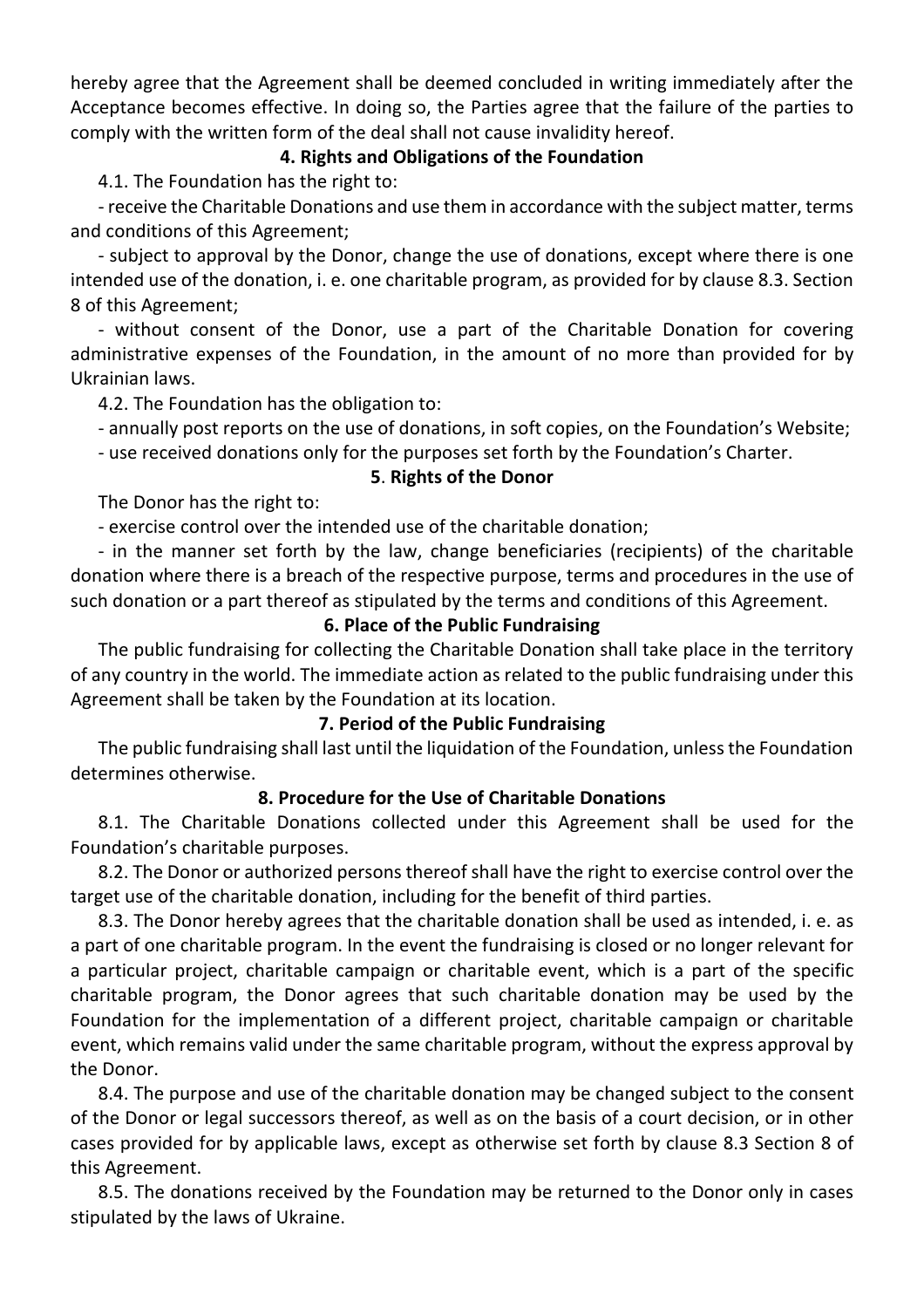8.6. Liability of the parties for a breach of this Agreement or for an improper use of the Charitable Donations shall be imposed in compliance with the effective laws of Ukraine.

### **9. Public Access to the Foundation's Financial Reports**

9.1. Access to the Foundation's financial reports shall be provided by the Foundation by way of annually publishing them on the Foundation's Website in electronic form.

9.2. Any other information may be provided by the Foundation in the manner and within the time limits stipulated by the laws of Ukraine.

### **10. Miscellaneous**

10.1. All expenses for the payment of fees (commissions) related to the transfer and crediting of the Charitable Donation shall be borne by the Donor.

10.2. By the Acceptance, the Donor confirms that he/she has read and agrees to the terms and conditions of Annex 1 to this Agreement as for the collection and processing of personal data.

10.3. The Donor agrees that after the Donor's information is posted on the Foundation's website and the Donor is registered on the website, such contact information may be used by the Foundation to send letters or messages, including in electronic form. At the same time, the Foundation shall not disclose the Donor's contact details to third parties, except as otherwise expressly provided for by the Ukrainian laws. Furthermore, the Donor hereby agrees that the information thereof (in particular, full name) may be used (only with the Donor's express consent) by the Foundation in mass media, on the Foundation's website or its accounts in social networks.

## **Annex No. 1**

to the Public Offer Agreement for Charitable Donation entered into between the Donor and International Charitable Foundation «International Music Bridge»

# **NOTICE OF CONSENT** to collection, processing and use of personal data

I, the Donor who has accepted the Public Offer for Charitable Donation made by **International Charitable Foundation «International Music Bridge»,** as provided for by the Law of Ukraine "On Personal Data Protection", knowingly and voluntarily give my consent to **International Charitable Foundation «International Music Bridge»** (hereinafter referred to as the Foundation), for automated and non-automated processing (including collection, accumulation, storage and use) of my personal data, which is required to enable relations in the area of charitable activities and engage individuals in philanthropy, in compliance with the laws of Ukraine, the Foundation's Charter and other internal regulations, to the extent necessary for the said personal data processing.

I hereby also give my consent to the transfer (disclosure) of my personal data, only for the above mentioned purpose and in the manner set forth by the Law of Ukraine "On Personal Data Protection". I do not require any notice regarding the transfer (disclosure) of my personal data